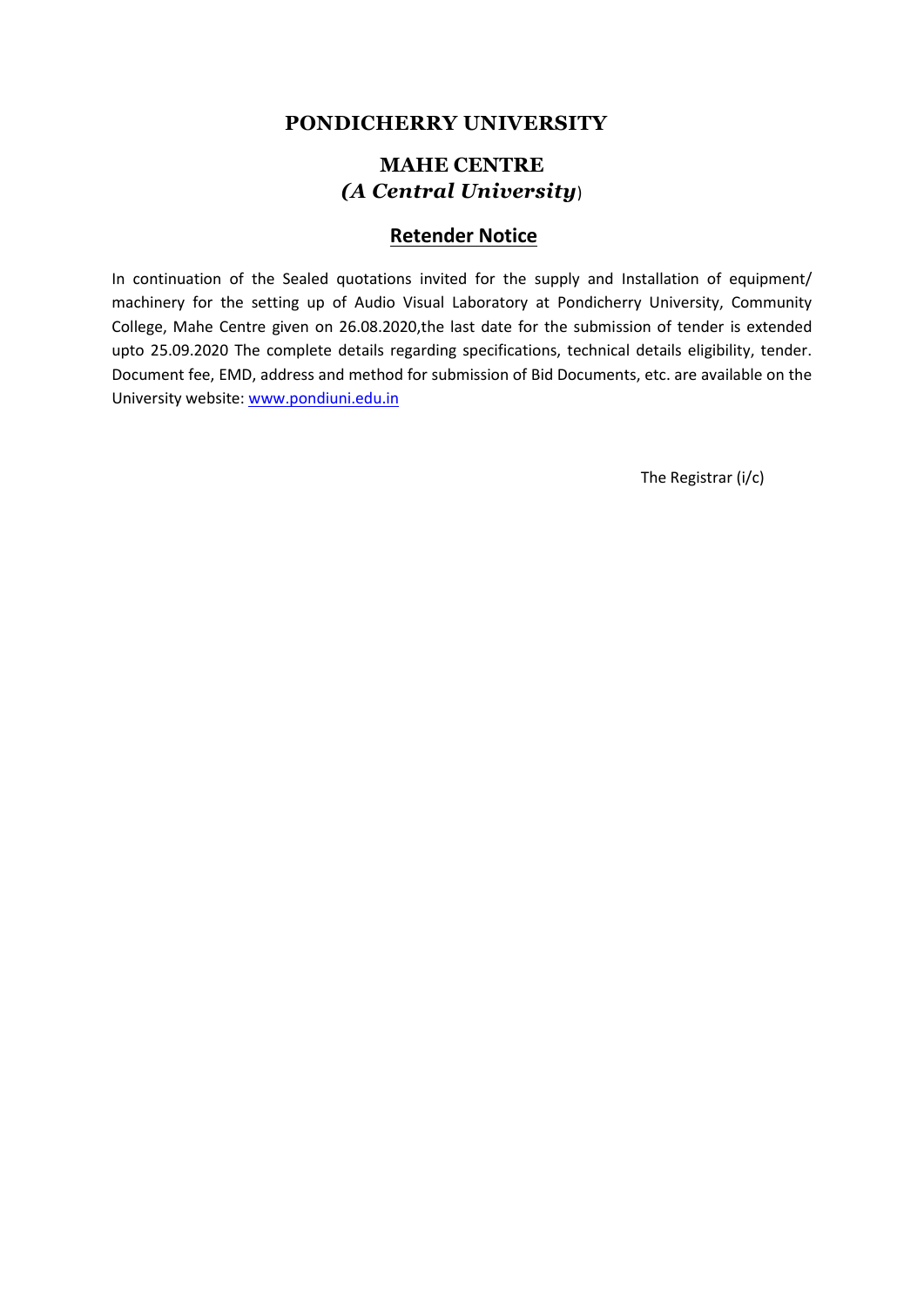

# **Pondicherry University Community College, Mahe Centre Mahe**

### **Quotation invited for Audio Visual Laboratory Equipments**

 Sealed quotations are invited for the Supply of the following equipments for setting up of Audiovisual Laboratory at Pondicherry University, Community College, Mahe Centre, Mahe. The quotation duly signed and sealed should be sent to

# **The Centre Head, Pondicherry University, Community College, Mahe Centre, Mahe-673 310**

 The quotation should be sent by post (speed/registered) only. The price quoted should include all the costs such as delivery and also inclusive of all taxes. Warranty terms should be explicitly specified in your quotation. The technical specifications are given below. Last date for receiving quotation is 25.09.2020

Non refundable tender fee for Rs.500/- as DD favoring "Finance Officer, Pondicherry University" payable at Pondicherry should be submitted with the quotation. The University will not be responsible for loss or postal delay of quotations.

 Details can also be downloaded from the University web site: www. pondiuni. edu.in. Separate Tender fee and EMD should be enclosed with the quotation.

| <u>VIDEO CAMERA AND ACCESSORIES</u><br>I) |                                                                  |                 |                |                              |  |  |
|-------------------------------------------|------------------------------------------------------------------|-----------------|----------------|------------------------------|--|--|
| Sl.<br>No.                                | Name of the Item                                                 | Price in<br>Rs. | Qty            | <b>Total Price in</b><br>Rs. |  |  |
| 1.                                        | Video Camera: Sony NK 200 4K<br>Camcorder Full kit               |                 | $\overline{2}$ |                              |  |  |
| 2.                                        | Battery and Charger for Video Camera                             |                 | $\overline{2}$ |                              |  |  |
| 3.                                        | Wired Microphones: Rode NTG2<br>Condenser Shotgun Microphone     |                 | $\overline{2}$ |                              |  |  |
| 4.                                        | Video Camera Tripod, Libeac brand<br>model 350                   |                 | $\mathbf{2}$   |                              |  |  |
| 5.                                        | Rode Boompole Boom Rode                                          |                 | $\mathbf{1}$   |                              |  |  |
| 6.                                        | Head Phone: Sennhiser HD 180<br>Professional Over Ear Head phone |                 | 6              |                              |  |  |
| 7.                                        | TASCAM Audio Recorder DR 100                                     |                 | $\mathbf{1}$   |                              |  |  |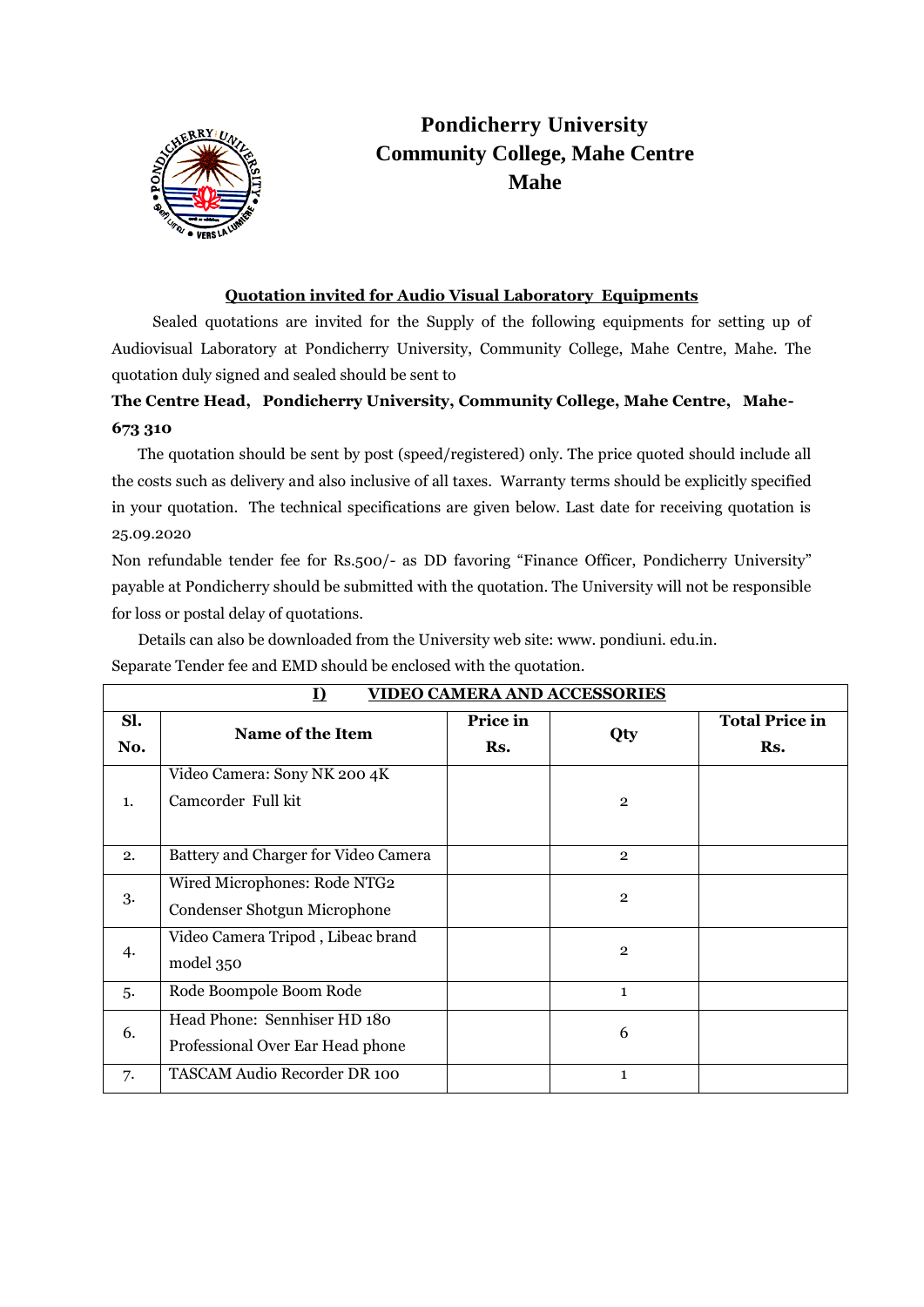| <b>ELECTRICAL SUPPLIES</b><br>II) |                                 |                 |         |                              |  |  |  |
|-----------------------------------|---------------------------------|-----------------|---------|------------------------------|--|--|--|
| Sl.<br>No.                        | Name of the Item                | Price in<br>Rs. | Qty     | <b>Total Price in</b><br>Rs. |  |  |  |
| 1.                                | <b>XLR Wall Mound Connector</b> |                 | 10      |                              |  |  |  |
| 2.                                | XLR Wall Mound Connector (M)    |                 | 10      |                              |  |  |  |
| 3.                                | XLR Wall Mound Connector (F)    |                 | 10      |                              |  |  |  |
| 4.                                | XLR Connector (M)(nutriec pin)  |                 | 10      |                              |  |  |  |
| 5.                                | ELR Wall Connector (F)          |                 | 10      |                              |  |  |  |
| 6.                                | <b>HDMI</b> Cables              |                 | 2 mts   |                              |  |  |  |
| 7.                                | <b>Belton Coaxial cable</b>     |                 | 100     |                              |  |  |  |
|                                   | Neutrik: BNC connectors         |                 | 10      |                              |  |  |  |
| 8.                                | Video Cable                     |                 | 200 mts |                              |  |  |  |
| 9.                                | Audio Cable                     |                 | 200 mts |                              |  |  |  |
| 10.                               | Rj45 CAT6 Cable                 |                 | 250 mts |                              |  |  |  |
| 11.                               | RJ45 Connectors                 |                 | 10      |                              |  |  |  |

| STUDIO/LAB EQUIPMENTS AND ACCESSORIES<br>III) |                                                                       |                 |              |                              |  |  |
|-----------------------------------------------|-----------------------------------------------------------------------|-----------------|--------------|------------------------------|--|--|
| Sl.<br>No.                                    | Name of the Item                                                      | Price in<br>Rs. | Qty          | <b>Total Price in</b><br>Rs. |  |  |
| 1.                                            | Audio Monitor, Yamaha, HS-5 Studio<br><b>Monitor Speaker</b>          |                 | $\mathbf{2}$ |                              |  |  |
| 2.                                            | Sennheiser wireless lapel microphone<br>EW 100 full kit               |                 | $\mathbf{1}$ |                              |  |  |
| 3.                                            | Condenser Microphone, Rode NT1A,<br>with Stand(PSA ARM)               |                 | $\mathbf{1}$ |                              |  |  |
| 4.                                            | Video switcher Roland VR-3EX<br>SD/HD/A/V Mixer with USB<br>Streaming |                 | $\mathbf{1}$ |                              |  |  |
| 5.                                            | Cardioid Mic, Sennheiser e845<br>extended High Frequency Response     |                 | $\mathbf{1}$ |                              |  |  |
| 6.                                            | Audio Mixer, Yamaha, 02R/01V96                                        |                 | $\mathbf{1}$ |                              |  |  |
| 7.                                            | SDI-HDMI Converter                                                    |                 | $\mathbf{1}$ |                              |  |  |
| 8.                                            | Sony Led HD Television 32 inches                                      |                 | $\mathbf{2}$ |                              |  |  |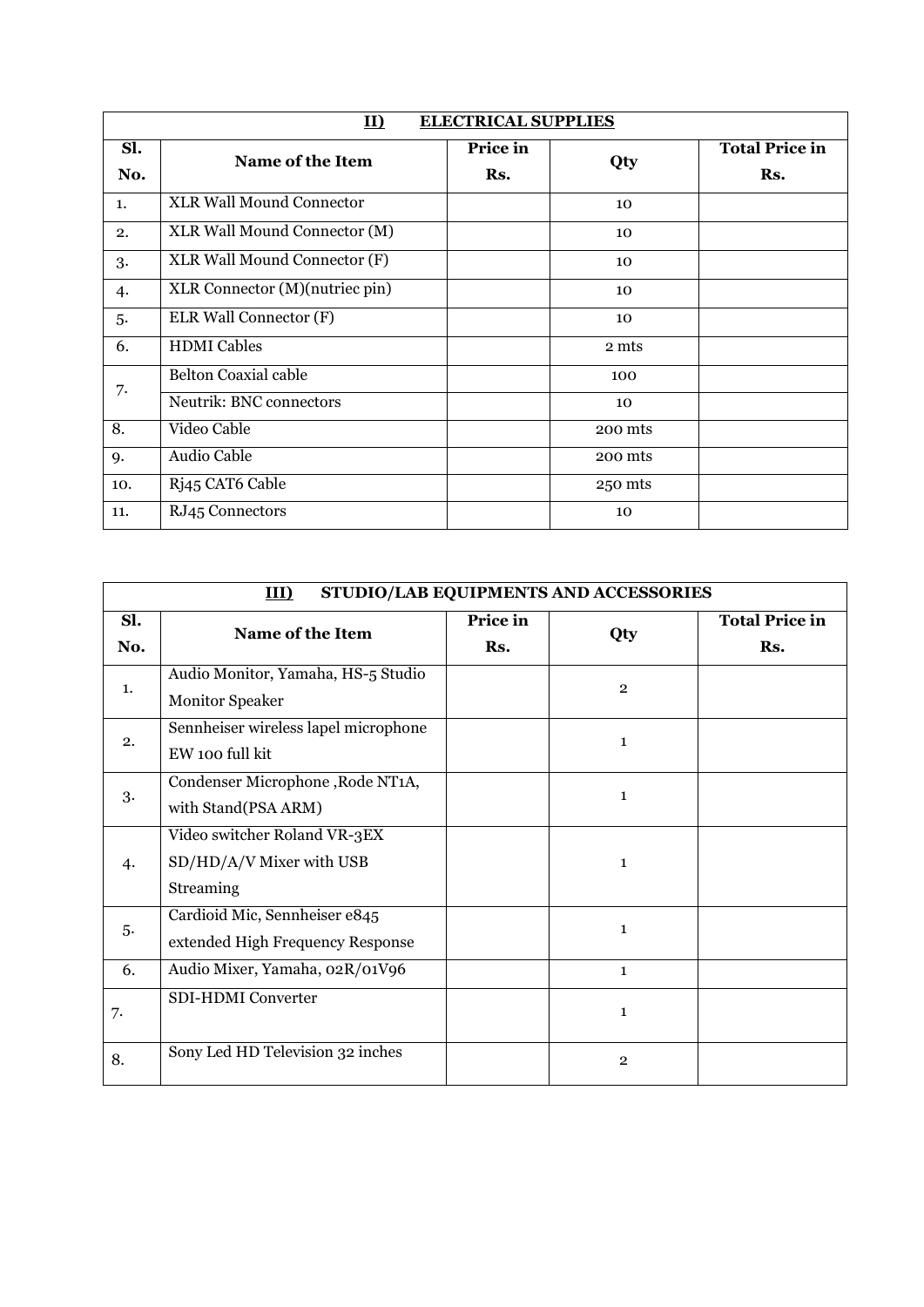#### I **TERMS AND CONDITIONS**

I. General Information:

a) Last date and time of receipt of the Quotation: 3.00 PM on 25.09.2020

b)Quotation/Tender document fee:Rs500/-

c) EMD rate:2.5% of the quoted price

d) Quoting merely the lowest price does not confer any right to any bidder for award of supply order. The University purchase committee reserves the right to select the equipment any bid under the ground of specification compliance technologically advanced quality, proven performance track record, brand reputation service backup support & training offer of additional/special features compatibility with the existing system etc.

e) Tender document fee and EMD should be submitted along with your quotation.

f) The quotation must be submitted along with the stipulated EMD fee in the sealed cover super scribing "Tender for the equipment-Pondicherry University, CommunityCollege, Mahe Centre". The name and address of the bidder should also be mentioned at the from address" The quotation should be addressed and posted to the following address by speed, registered post.

#### **Centre head, Pondicherry University Mahe Centre, Mahe 673 310**

g) Quotation will not be accepted through fax/e-mail.

#### II.**COMMON CONDITIONS** (Import or Indigenous)

#### 1.**Price schedule**

The rate should be quoted for a single unit and also for the total quantity required by the University. The price should include GST, if any, the delivery installation training charges, etc. at the Mahe Centre, Pondicherry University. The prices quoted shall remain firm until the equipment is supplied to the respective Department Pondicherry University.

#### 2. Quoting the core price& Tax, Duties, Discount etc.

The taxes/duties/discount if applicable are to be explicitly and separately shown in the bid.

#### 3.Eligibility

The firm must have the requisite domain expertise with regard to supply installation and post sale service of the items they are quoting. The firm should have been in existence for at least six year as on the date of this Tender and must have executed at least three orders for this kind of Equipment during the last three years.

#### 4.Duty Exemption

The University has been granted the benefit of exemption from the payment of the central Excise Duty and Customs Duty by the Department of Scientific and Industrial Re-search (DSIR) India, vide their Notification No.10/97, Dated 01-03-0997 and No.51/96 dated 23.07.96respectively in a)Scientific and technical instruments, apparatus ,equipment, software including computers. b) Accessories and spare parts of goods specified in (a) above and consumables.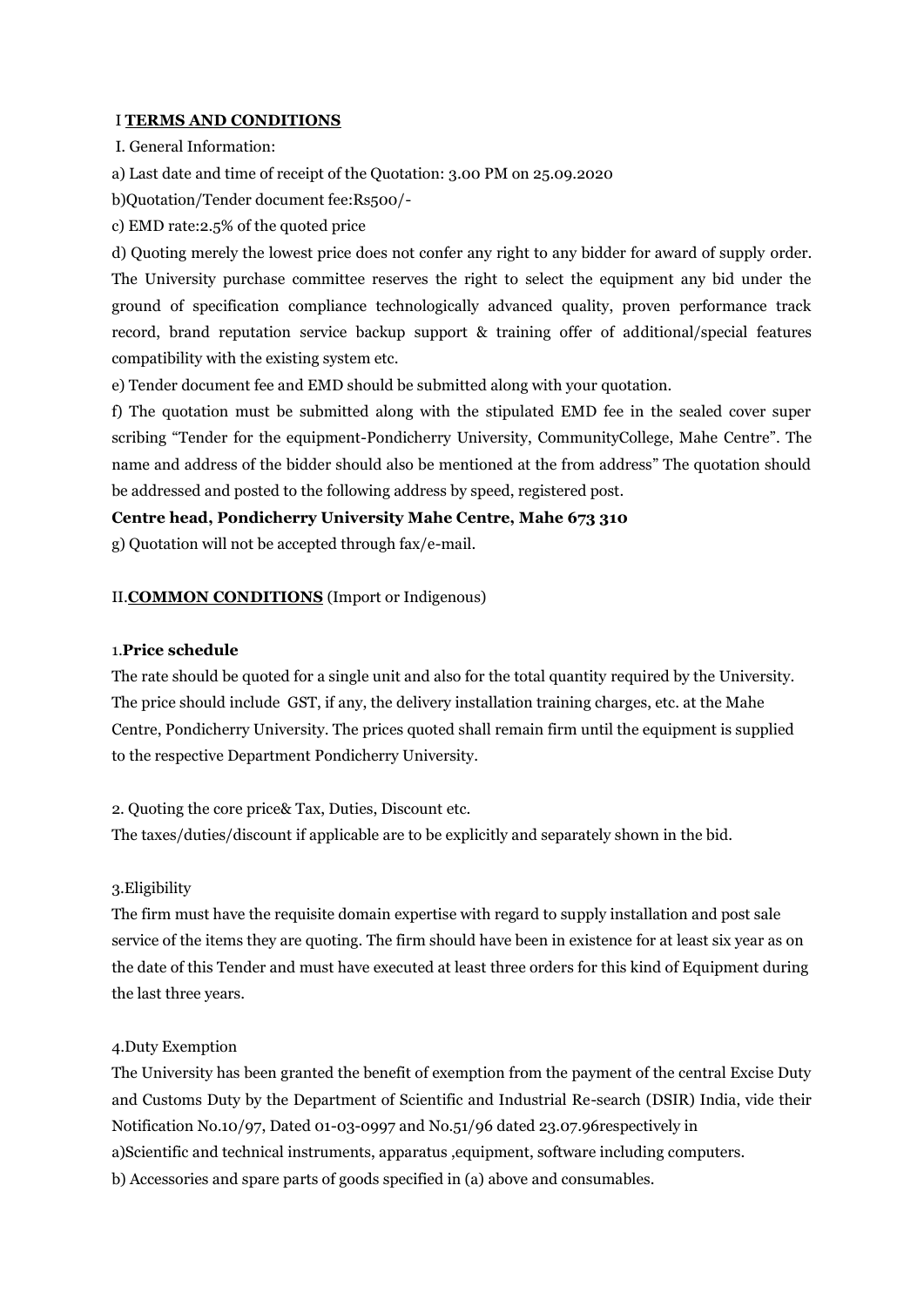c)Computer software, compact disk, CD ROM, Recording magnetic tapes, Microfilm, microchips etc. d)prototypes

Customs duties at Indian port if any will be to the account of the University.

#### 5.Technical Specifications

i.WARRANTY:The equipment covered under the purchase order shall be warranted for the quality, workmanship, trouble free operation and performance for a period of at least 1 year.

ii. If any item covered under warranty fails the same shall be replaced free of cost including all the applicable charges including shipping cost both ways.

iii. Complete technical specifications of the equipment to be included in the quotation.

iv. The necessary service support should be provided by bidder during the agreement period.

v. Operating Manual should be provided in English.

vi. A recent customer list (within last five years) with contact details including email address is to be submitted with technical bids/bids as the case may be.

vii. If the Equipment is proprietary a product a proprietary product certificate should be enclosed.

viii. The Equipment must operate at 230V/50Hz single phase and /or equivalent phase electrical power.

ix. The validity of the each quotation should be at least for six MONTHS from closing date.

x. The offer will not be considered if received after the bid closing date and time.

xi. The offer received through telex/tele-fax/e-mail will not be accepted by the University under any circumstances.

xii. The University shall not be responsible for any delay/loss or non-receipt of the quotation by post/courier service.

xiii. No unsolicited correspondence shall be entertained after the submission of the offer.

xiv. if an order is placed with the firm the purchase shall be governed by an agreement as per the University rules in force at the time.

xv. Additional terms and conditions will be incorporated in the purchase order if needed to safe guard the interests of force at the time.

xvi. Tender is not transferable.

xvii. In case of any dispute in respect of the quotation all legal mattes shall be instituted within the jurisdiction of the place where the purchaser ordinarily resides.

#### 6. **Power to reject the offer:**

i. Pondicherry University reserves the right to accept any offer other than the lowest offer without assigning any reason thereof. Any offer containing incorrect and incomplete information shall be liable for rejection.

ii. No agency commission will be paid any authorized agent in India.

iii. Liquidate damages: Timely supply of the ordered items, installation, commissioning (wherever applicable) and training etc. is the essence of the contract. In case of failure to supply within the time specific in the purchase order a penalty/LD of 0.5% of the total value per week or a part thereof shall